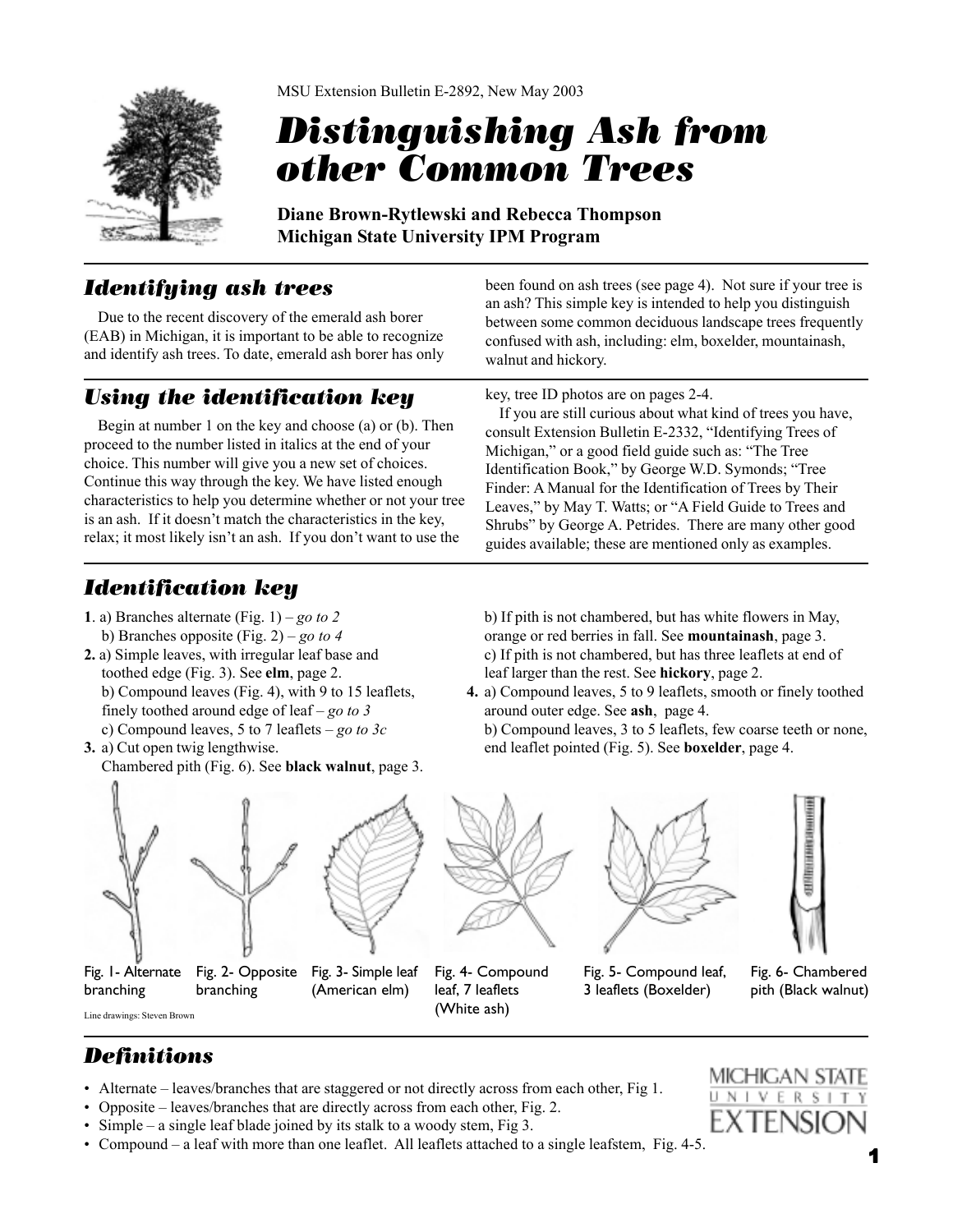#### *Elm, Ulmus spp.*

Branches and buds are alternate and leaf bases are unequal. The leaves are simple, serrate (toothed) and 3 to 6 inches long and 1 to 3 inches wide (American elm) or 3/4 to 3 inches long and 1/3 to 1 inch wide (Siberian elm). The fruit is a winged seed.





Left: American elm has a vase-shaped growth habit. Right: Siberian elms are fast-growing, brittle trees that break easily. Other elms will have similar leaves and seeds, although leaf size and growth habit will vary.

Unequal leaf base Mary Wilson

Alternate branching

#### *Hickory, Carya spp.*

Shagbark hickory has distinctive bark – long, loose, shaggy strips. Leaves are compound, 8 to 14 inches long with 5 to 7 leaflets. The three terminal leaflets are larger than the other leaflets. Other similar species (not shown) include bitternut, pignut and mockernut, which have similar leaves and fruits although leaf size will vary. They do not have distinctive shaggy bark. These trees are seldom planted in landscapes, but are native, and may be found growing in woods. Fruits are hardshelled light brown nuts, in a green husk that splits into four parts.





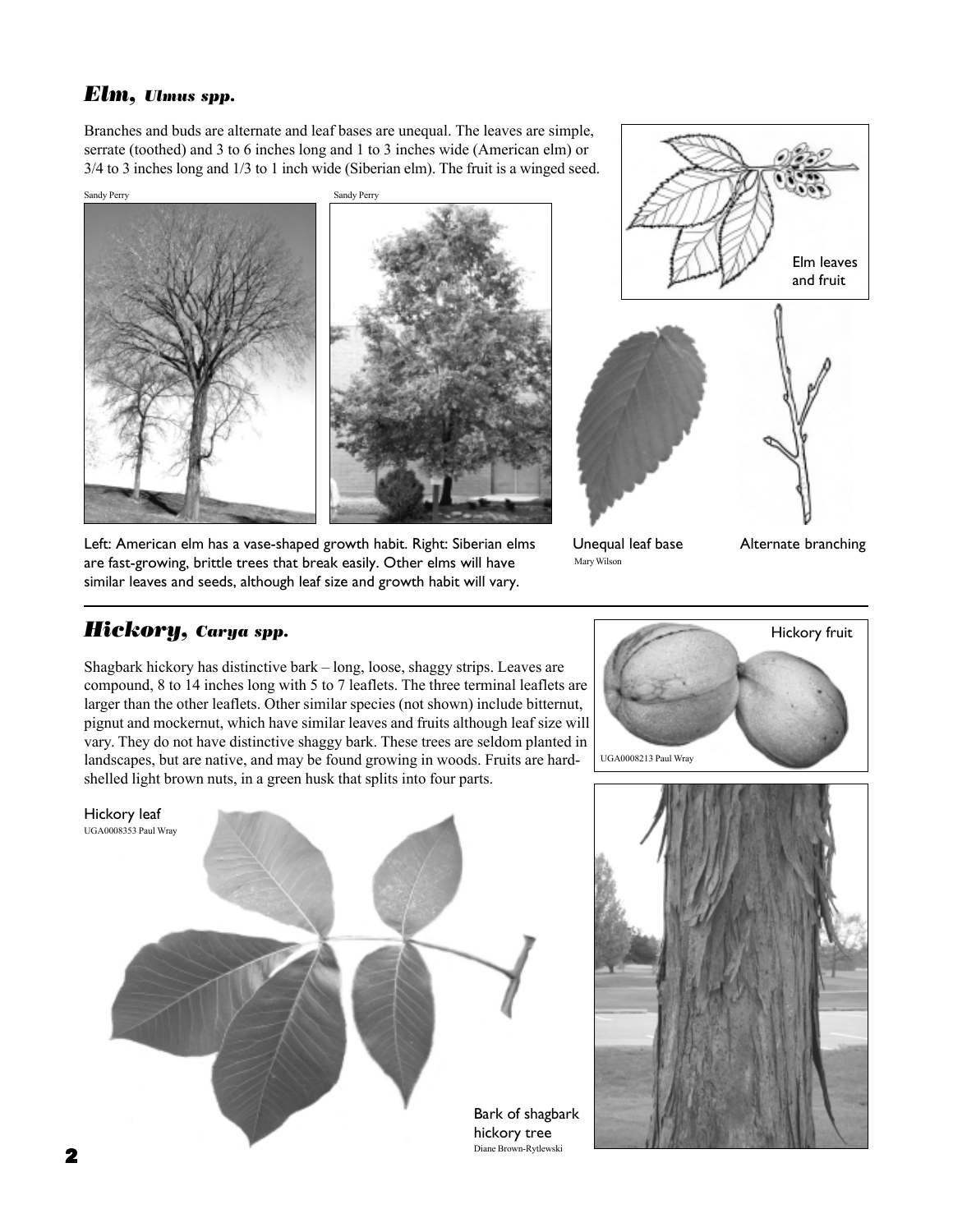#### *Black walnut, Juglans nigra*

Branches and buds are alternate. Leaves are compound, 15 to 24 inches long, with 9 to 15 leaflets/leaf. Crushed leaflets and stems have a distinct odor – similar to turpentine. Twigs, split lengthwise, have chambered pith. Fruit is a large dark brown nut inside a green husk.





UGA0008448 Paul Wray

Black walnut leaf



Black walnut fruit

UGA0008279 Paul Wray



#### *European mountainash, Sorbus aucuparia*

Leaves are compound, 5 to 9 inches long with 9 to 15 leaflets per leaf. Leaflets are a toothed, rounded oval shape. Flowers are five-petaled, white and similar to cherry or apple blossoms but in clusters. Fruits are fleshy, red-orange berries in clusters – they are found in the fall.



Diane Brown-Rytlewski Mountainash flowers